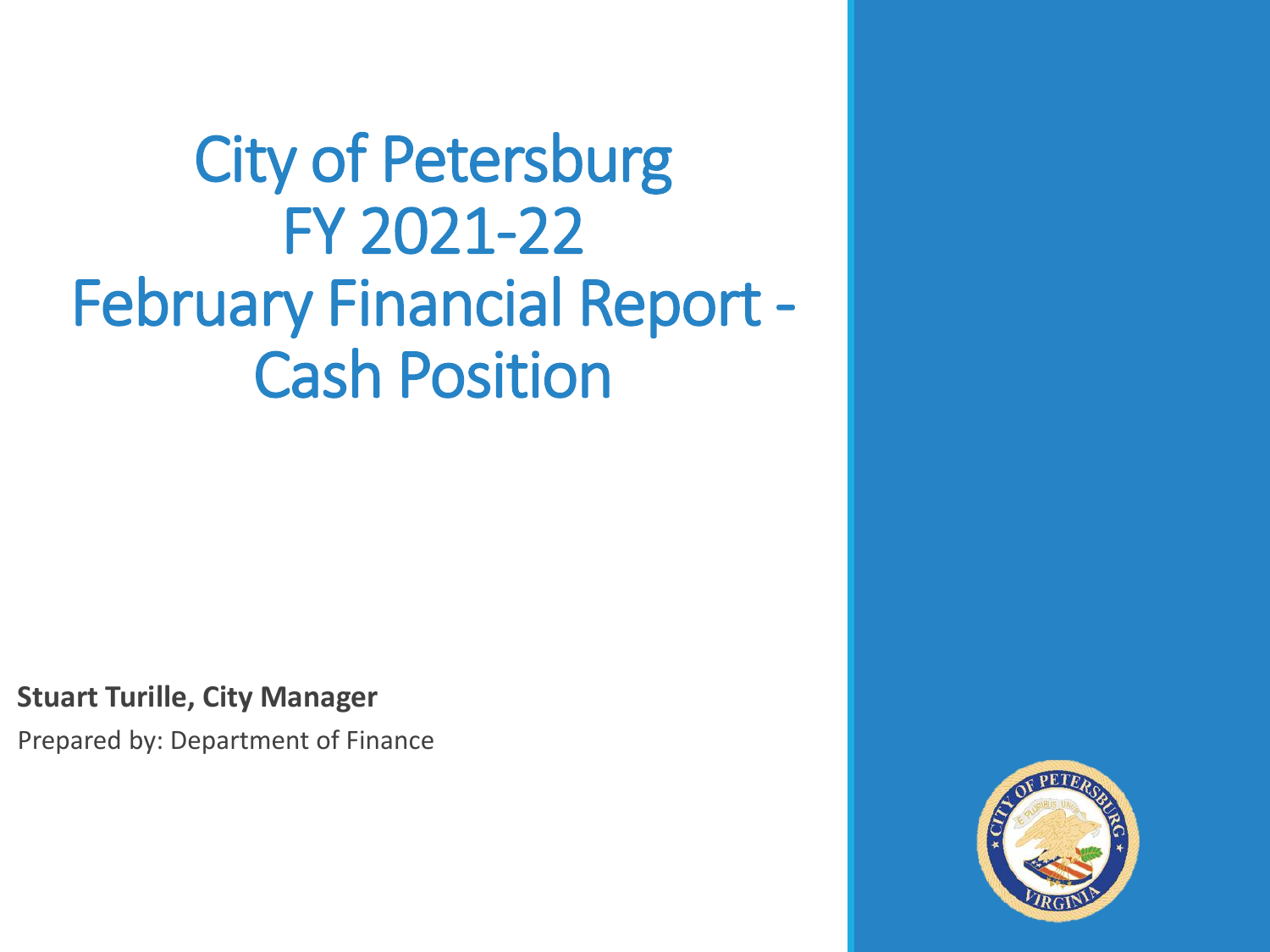# **Discussion Topic**

# ❑ Cash Inflow and Cash Outflow

### ❖For the period of February 1, 2022 – February 28, 2022



3/19/2022 2 *Experience Petersburg, Experience Excellence*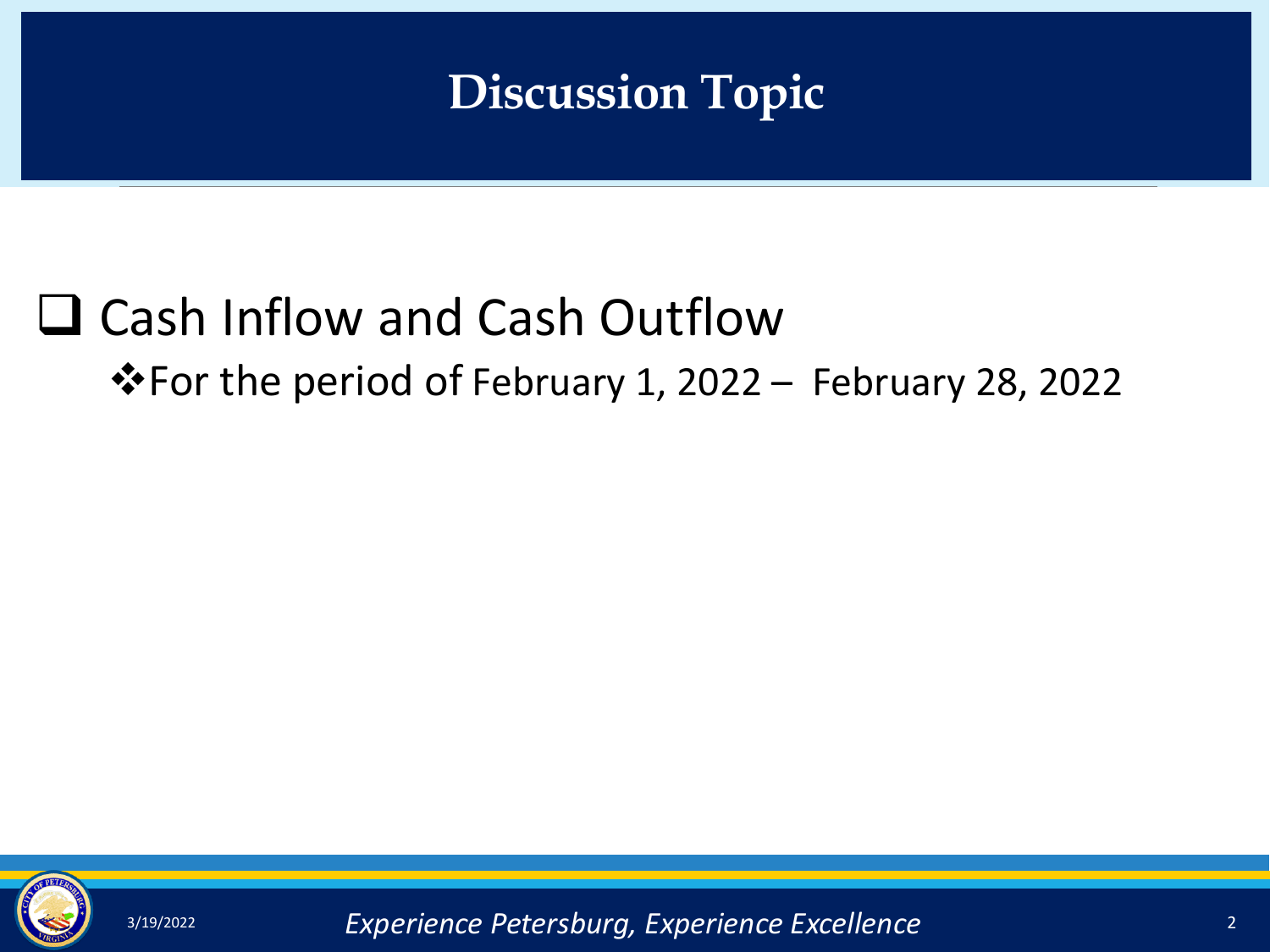## **Month-to-Month Cash Flow Data for Fiscal Year 2021 - 22**

City's General Demand Account - Cash Flow





3/19/2022 3 *Experience Petersburg, Experience Excellence*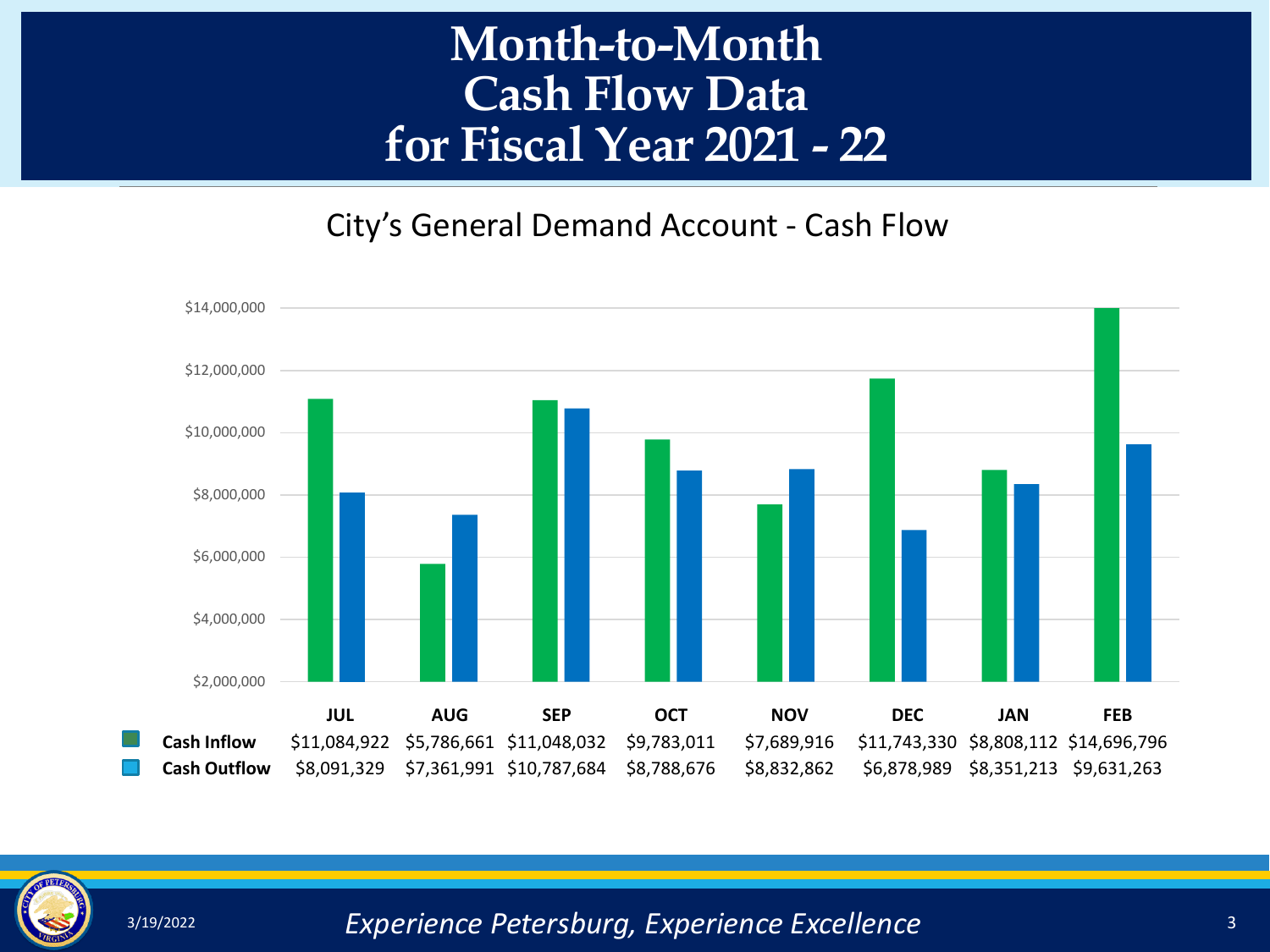#### <u>ar (</u> **Year-To-Date (YTD) Monthly Average Cash Position for Fiscal Year (FY) 2021 - 22**

| <b>Period</b>                          | <b>Average Monthly Balance</b> |
|----------------------------------------|--------------------------------|
| July 1, 2021 - July 31, 2021           | \$32,834,894.00                |
| August 1, 2021 - August 31, 2021       | \$33,583,860.00                |
| September 1, 2021 - September 30, 2021 | \$32,073,488.00                |
| October 1, 2021 - October 31, 2021     | \$34,855,543.00                |
| November 1, 2021 - November 30, 2021   | \$34,376,393.00                |
| December 1, 2021 - December 31, 2021   | \$35,137,242.00                |
| January 1, 2022 - January 31, 2022     | \$38,161,388.00                |
| February 1, 2022 - February 29, 2022   | \$41,132,755.00                |

\*Includes local allocation of \$10.4M from American Rescue Plan (ARPA)

\*Includes allocation of \$3.6M from COVID-19 ARPA SLFRF Municipal Utility Assistance Program



3/19/2022 4 *Experience Petersburg, Experience Excellence*